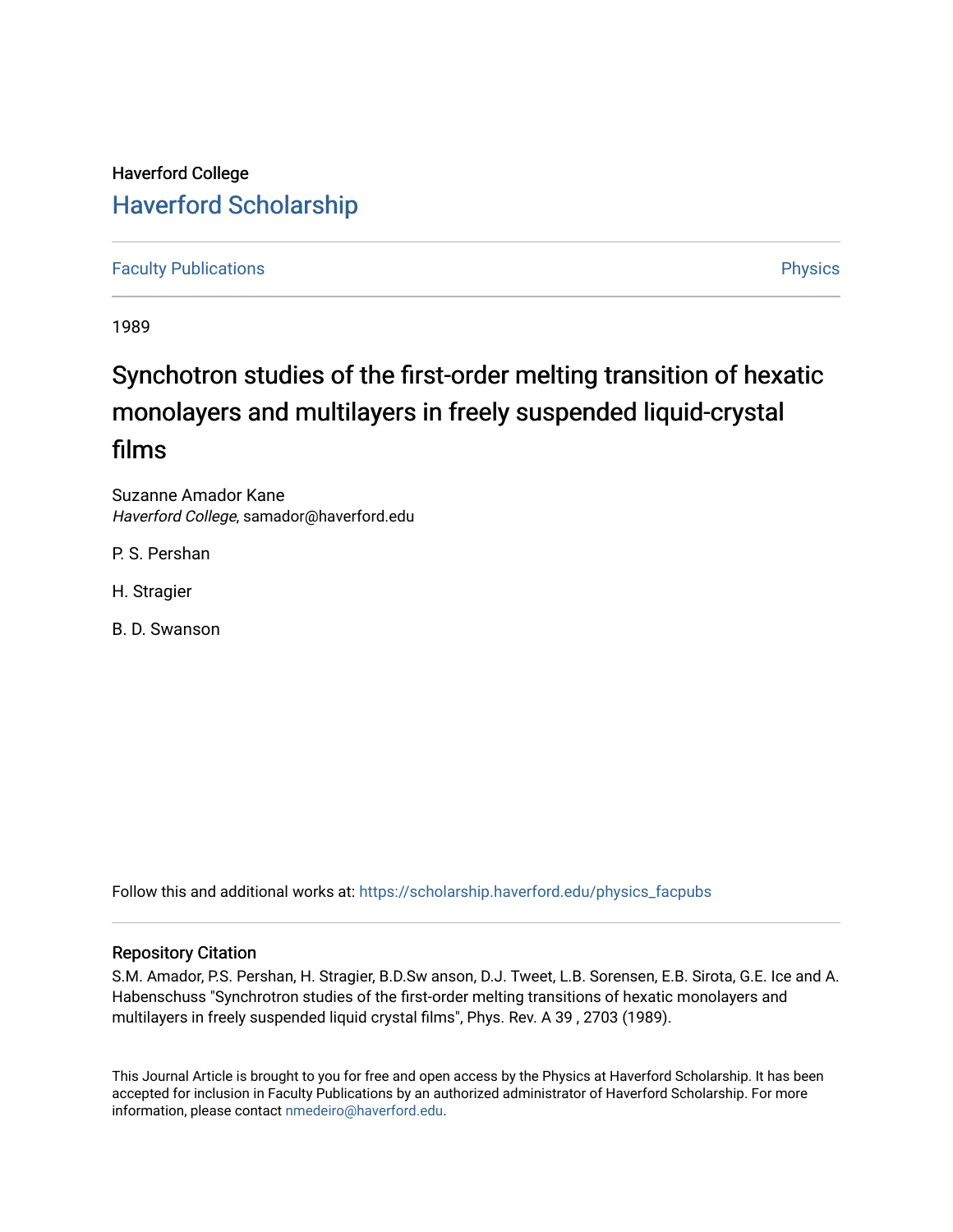## Synchrotron studies of the first-order melting transitions of hexatic monolayers and multilayers in freely suspended liquid-crystal films

S. Amador and P. S. Pershan

Division of Applied Sciences and Department of Physics, Harvard University, Cambridge, Massachusetts 02138

H. Stragier, B.D. Swanson, D. J. Tweet, and L. B. Sorensen Department of Physics, FM-15, University of Washington, Seattle, Washington 98195

E. B. Sirota

Exxon Research and Engineering Co., Corporate Research Science Laboratories, Route 22 East, Annandale, New Jersey 08801

G. E. Ice

Metals and Ceramics Division, Oak Ridge National Laboratory, P.O. Box 2008, Oak Ridge, Tennessee 37831

A. Habenschuss

Chemistry Division, Oak Ridge National Laboratory, P.O. Box 2008, Oak Ridge, Tennessee 37831 (Received 26 September 1988)

Synchrotron x-ray diffraction has been used to study the surface and the interior hexatic-to-liquid (smectic-I to smectic-C) melting transitions of freely suspended liquid-crystal films of  $N-[4'- (n-\text{hepty}])$ benzylidene]-4- $(n-\text{hepty}])$ aniline (70.7) five molecular layers thick. Both the surface hexatic monolayers and the interior hexatic layers melt via hysteretic first-order transitions. After the two surface layers undergo a first-order transition to the smectic-I phase, the surface hexatic correlation length  $\xi$  evolves smoothly from  $\sim 100$  to  $\sim 300$  Å with a roughly square-root form,

#### I. INTRODUCTION

There has been intense interest in the possibility of continuous dislocation-mediated two-dimensional (2D) melting transitions in which a 2D crystalline phase melts into a 2D liquid via an intermediate 2D hexatic phase.  $1-3$ This melting is predicted to occur through two continuous Kosterlitz-Thouless (KT) transitions $4$ —one between the crystal and the hexatic and another between the hexatic and the liquid. The predicted hexatic phases and the associated KT transitions stimulated many experimental searches for this behavior in physisorbed monolayers,<sup>5</sup> in colloidal suspensions,<sup>6</sup> and in freely suspended liquidcrystal (FSLC) films.<sup>7-10</sup> Although phases with hexatic symmetry have been found in all three systems, the origin of the hex atic order and its relationship to the Kosterlitz-Thouless-Halperin-Nelson- Young (KTHNY) dislocation-mediated melting predictions are still undislocation-mediated melting predictions are still unresolved and controversial.<sup>11-13</sup> For example, most of the physisorbed monolayer studies have used substrates with honeycomb or hexagonal symmetry which will automatically introduce some hexatic order into an adsorbed liquid overlayer. Consequently, although the positional and the orientational correlations seem to follow the predicted KT evolution at the overlayer freezing transition, the role of the substrate remains an important unresolved issue.

In this paper we show that the melting transition of tilted hexatic smectic-I (Sm-I) monolayers on a liquid smectic-C (Sm-C) substrate is first order in five-layer<br>FSLC films of  $N-[4-(n-\text{hepty}])$  benzylidene]-4- $(n-\text{epty}])$ FSLC films of N-[4-(n-heptyl)benzylidene]-4-(nheptyl)aniline<sup>14</sup> (70.7) a material extensively studied in bulk<sup>15</sup> and in thin and thick films.<sup>16-21</sup> Although this does not contradict the KTHNY predictions-since the theory only predicts the possibility of a two-step KT transition which can be preempted by a first-order transition —it is surprising since many of the two- and three-dimensional liquid-crystal liquid-to-hexatic transitions studied previously by other groups are continuous.<sup> $7-10,22$ </sup> The melting of hexatic monolayers on a liquid substrate is an ideal way to study effectively substratefree 2D melting, since a liquid substrate will not induce any periodic positional or orientational correlations into the hexatic overlayer. However, because the Sm-C phase is a tilted liquid with anisotropic molecules, the coupling between the tilt and the bond orientation will, in principle, produce some hexatic order in the Sm-C phase;  $2^3$  xray scattering measurements on thick Sm-C films of 70.7 have shown that the induced hexatic order is unobservably small.<sup>24</sup> This is different from the behavior observed in thick films of SOSI and other materials, where welldeveloped orientational order exists deep into the Sm-C phase. '

The formation of Sm-I monolayers on the two filmvapor interfaces of the Sm-C interior in FSLC films of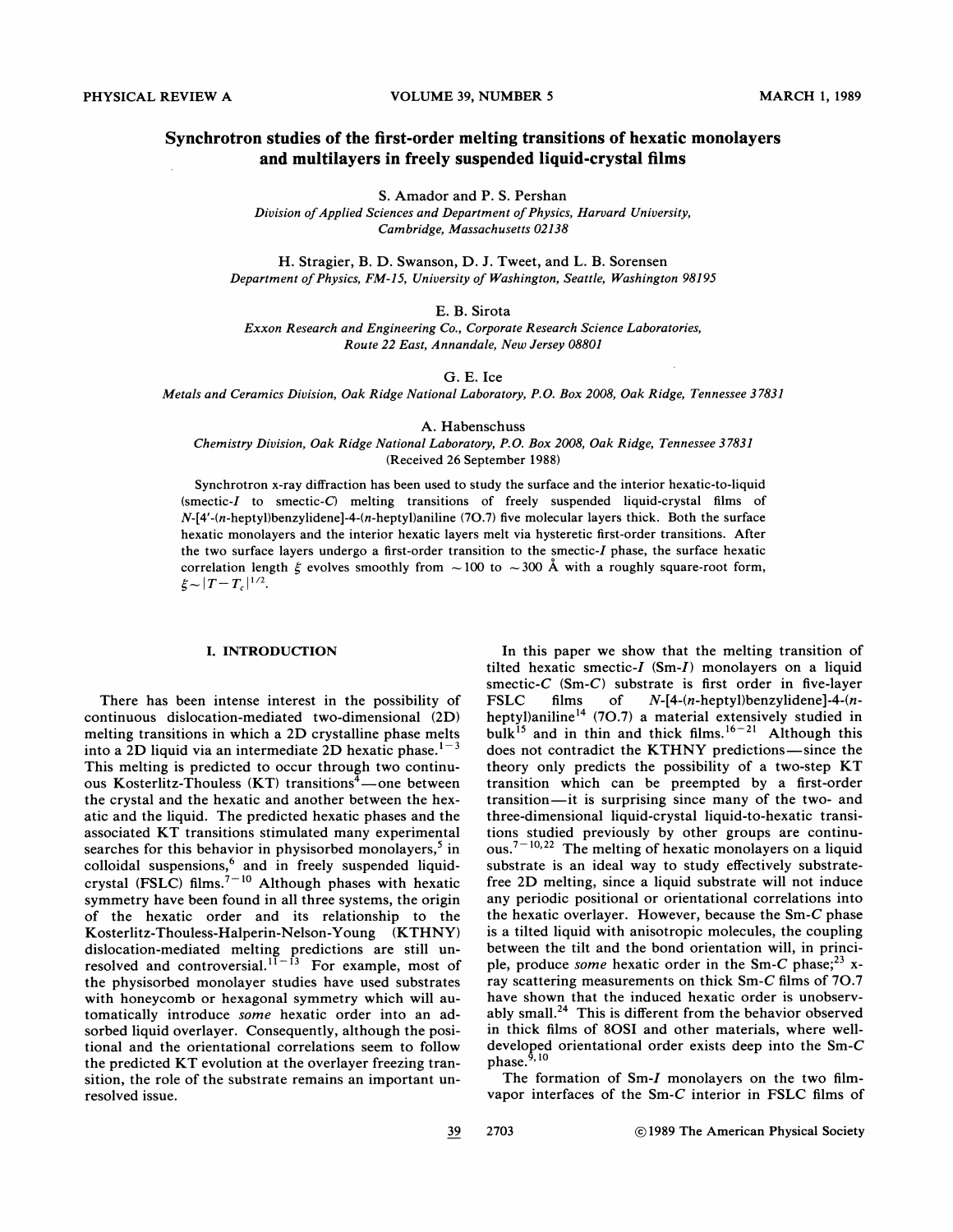7O.7 (Ref. 25) is an example of surface-induced order or "surface freezing."<sup>26</sup> Liquid crystals are prime examples of systems with surface-induced order. Many liquidcrystal systems with more ordered surface phases have been discovered, but no examples of less ordered surface phases (surface melting) have been reported. Both layerby-layer  $(L)$  and continuous  $(C)$  growth of the ordered surface phase into the interior have been reported; examples include: nematic order at isotropic-solid interfaces  $(C)$ ,  $\frac{27}{10}$  smectic-A order at the isotropic-vapor interface  $(L)$ , <sup>28</sup> smectic-A order at the nematic-vapor interface  $(C)$ ,  $^{29,30}$  Sm-C order at the Sm-A-vapor interface  $(C)$ ,  $^{31}$ and crystalline- $B$  order at the Sm- $A$ -vapor interface  $(L).^{32}$ 

Surface freezing transitions are special cases of interfacial wetting<sup>33</sup> and have been classified into three generic categories: nonwetting, incomplete wetting, and complete wetting. The freezing of most FSLC films falls into the nonwetting category: the entire film freezes abruptly. In this paper, we show that the  $Sm-C$  to  $Sm-I$  transition in five layer 70.7 FSLC films exhibit wetting by a single surface layer: first the two exterior surface monolayers freeze and then, at a lower temperature, the rest of the interior freezes abruptly; both transitions are first order.<sup>34</sup> The analogous surface freezing of a nontilted system (monolayer crystalline smectic- $B$  order on smectic- $A$ FSLC 14S5 films) has been reported previously by Pindak, Moncton, Bishop, and  $co\text{-}works.}^{32}$  Recently, "complete" layer-by-layer surface freezing (tilted Sm-I order on a nontilted smectic- $A$  interior) has been observed in 9O.4, a homolog of 7O.7.<sup>35</sup>

The hexatic-to-liquid transitions in FSLC films and in bulk samples have been studied by several groups using heat capacity,  $2^{2}$  x-ray scattering,  $7,8$  optical, electronscattering,  $^{10}$  and mechanical<sup>36</sup> techniques. Both the nontilted hexatic-B to smectic-A and the tilted Sm-I to Sm-C transitions have been studied; both have continuous or weakly first-order transitions with considerable pretransitional evolution between the hexatic and liquid phases. The reported continuous hexatic- $B$  to smectic- $A$  transitions have specific-heat exponents near  $\frac{1}{2}$  ( $\alpha$   $\sim$  0.48 – 0.67) (Refs. 22 and 37) and continuous evolution of the in-plane positional correlation lengths,<sup>7,8</sup> but the critical behavior is not fully understood.<sup>37</sup> As predicted by the KTHNY theory, the torsional oscillator measurements<sup>36</sup> show that the hexatic- $B$  phase does not support an in-plane shear. The  $Sm-C$  to  $Sm-I$  transition is different than the smectic- $A$  to hexatic- $B$  transition because of the tilt of the molecules with respect to the smectic layers in the Sm-C and Sm-I phases. The tilt has several important consequences: (1) It induces some hexatic order in the Sm-C phase, changing it from a tilted liquid to an induced hexatic;<sup>23</sup> the induced order can have Sm-I, smectic-F or possibly smectic-L symmetry.<sup>38</sup> (2) If the tilt-induced order has Sm-I symmetry, the Sm-C phase is simply a Sm-I phase with smaller amplitude Sm-I order parameters and the only true phase transition between the  $C$  and the  $I$  must be first order. Observations of the Sm-C to Sm-I transition in bulk show a discontinuous jump in the layer spacing, which implies the transition is first order.<sup>39</sup> The surface and interior Sm-C to Sm-I transitions in 7O.7 reported here are true first-order transitions. (3) In the absence of a first-order transition, the tilt-induced hexatic order grows continuously, erasing the Sm-C to Sm-I phase boundary. Brock et  $al.$ <sup>8</sup> measured the growth of the amplitudes of the hexatic orientational order parameter in a system (8OSI) with continuous evolution and showed that there is a universal scaling relationship between the amplitudes. (4) The large optical contrast produced by the tilted anisotropic molecules allows the tilt domains and the characteristic defects to be imaged optically; the characteristic defects have been used by Dierker, Pindak, and Meyer<sup>9</sup> to show the bondorientational elasticity follows the continuous KTHNY predictions at the chiral smectic- $C^*$  to smectic- $I^*$  transition. (5) The tilt distorts the hexagonal in-plane lattice nto a rectangular structure<sup>19,40</sup> so that tilted crystals are predicted to exhibit anisotropic 2D melting.<sup>41</sup> In this case, there are two predicted types of critical behavior: Type II melting with the same KTHNY critical behavior



FIG. l. (a) Schematic illustration of the scattering geometry. The position-sensitive proportional counter (PSPC) was oriented with its active direction perpendicular to the  $2\theta$  arms of the spectrometer and in the scattering plane. The scattering angle (2 $\theta$ ), the incident ( $\mathbf{K}_i$ ) and scattered ( $\mathbf{K}_s$ ) wave vectors, the longitudinal  $(Q_{xy})$  and transverse  $(Q_z)$  components of the momentum transfer, and the sample orientation angles ( $\phi$  and  $\chi$ ) are shown. The spectrometer and film configuration shown produces a PSPC scan that is approximately along  $Q_{xy}$  with roughly constant  $Q_z$ . (b) The smectic-I scattering pattern for a monodomain sample. The slightly distorted solid hexagon is in the  $Q_{xy}$  plane. The six diffuse hexatic scattering rods are shown. Their  $(Q_{xy}, Q_z; \chi)$  coordinates are  $(0.956, -2; \pm 30^{\circ})$ ,  $(0.995,$ 0;  $\pm$ 90°) and (0.956, +2; + -120°). The units of  $Q_{xy}$  and  $Q_z$  are described in the text. The plane containing the centers of the hexatic spots is tilted by 19.5' (the director tilt) with respect to the smectic layers (the  $Q_{xy}$  plane). The observed scattering was the powder average (around  $Q_z$ ) of the monodomain pattern shown here.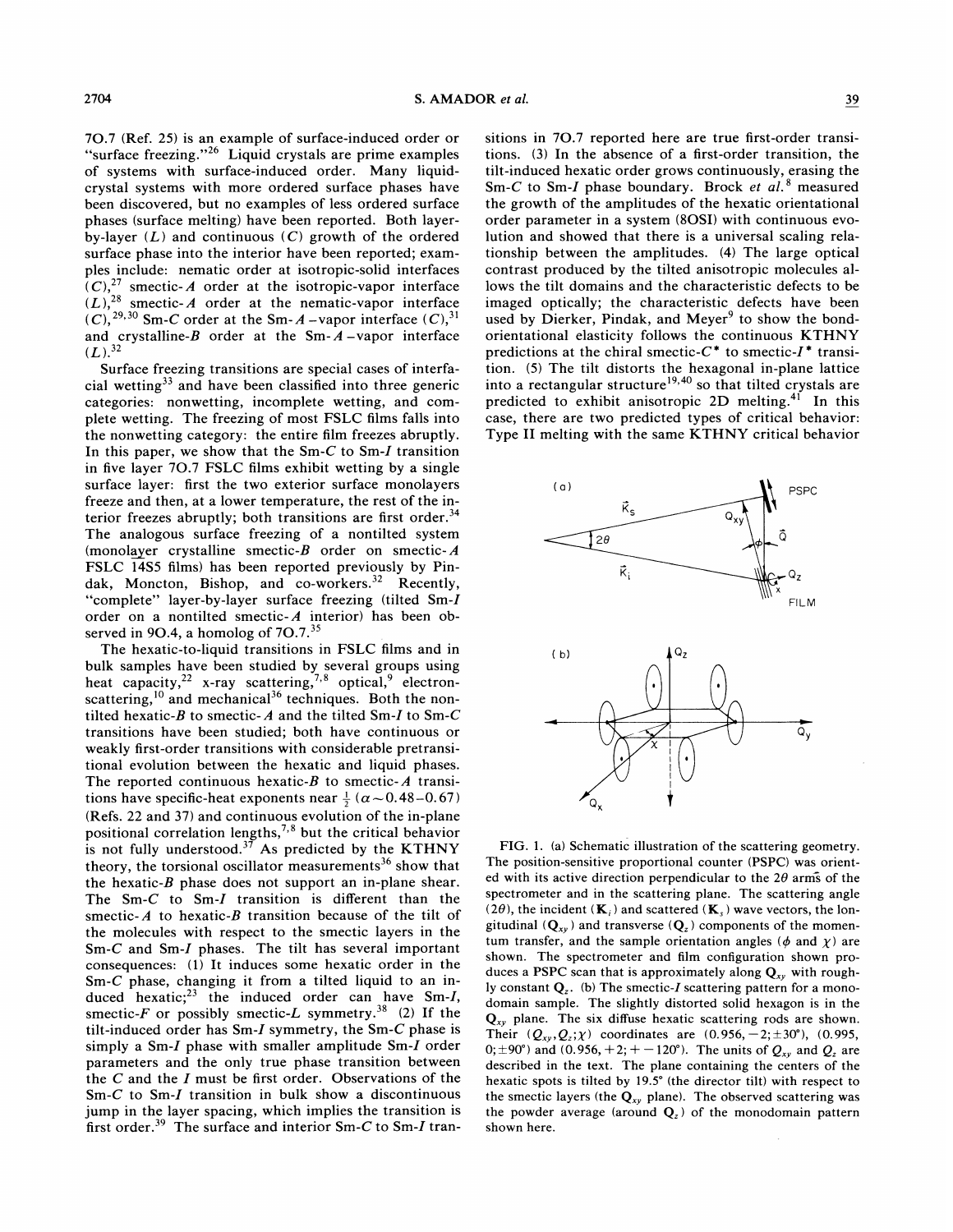in both in-plane directions or type I melting with different critical behavior in the two directions. Thus, different functional dependences may hold for the two anisotropic correlation lengths over a temperature range in the Sm-I phase. Measuring the x-ray scattering from inequivalent directions in-plane at the surface Sm-I or interior Sm-C to Sm-C transition can establish which of these conditions holds here.

#### II. EXPERIMENTAL METHOD AND RESULTS

The x-ray scattering measurements were made at both the Oak Ridge National Laboratory beamline, X-14, at the National Synchrotron Light Source<sup>42</sup> (NSLS) and at beamline VII-2 at the Stanford Synchrotron Radiation Laboratory<sup>43,25</sup> (SSRL). At NSLS, the monochromator was a sagittally focusing Si[111] crystal tuned to  $\lambda$ =1.4875 Å. At SSRL, a pair of asymmetrically cut  $Ge[111]$  crystals were used in the double-crystal monochromator to provide a well-collimated beam with  $\lambda$ =1.7431 Å. Virtually identical signal counting rates were obtained at NSLS and SSRL. The scattering from the five-layer Sm-C films was very weak,  $\sim 0.7$ counts/mmsec at the peak; this was comparable to the no-film background scattering from the apparatus. Because of the extremely low signal count rates, it was essential to use a position-sensitive proportional counter (PSPC), a Braun model OED-50, to provide paralle detection of the scattering x rays.<sup>25</sup> This provided about a 20-fold increase in the data-collection rate over a crystal analyzer (LiF[002]) with comparable resolution. The scattering geometry is shown in Fig. 1(a). The momentum-transfer component perpendicular to the smectic layers is  $Q_z$  and the component in the plane parallel to the layers is  $Q_{xy}$ . The orientation of the films around the  $Q_z$  axis was selected by the angle  $\chi$ . The inplane resolution was controlled by the beam width along the linear detector, which was set at the monochromator output slits. At NSLS, the monochromator output slits were set to the size of the focussed beam,  $1 \times 1$  mm<sup>2</sup>. At SSRL, the out-of-plane (beam height) slits were opened to 4 mm to accept the larger focal spot; the setting was  $1 \times 4$ mm<sup>2</sup>. The 1-mm beam width at NSLS and SSRL pro-<br>duced a rectangular resolution function with duced a rectangular resolution function with  $\Delta Q_{xy}$  = 4.7×10<sup>-3</sup> Å<sup>-1</sup> full width. This resolution width corresponds to the value calculated for a 1-mmwide beam with the PSPC located at a radius of 70 cm and was also directly measured by observing the Bragg scattering from a film in the crystalline- $B$  phase.

The scattering pattern for a single tilt domain hexatic Sm-I film is shown in Fig. 1(b). The nonzero molecular tilt distorts the local in-plane hexagonal packing<sup>25,40,19</sup> producing two diffuse spots at  $Q_{xy} = 0.995$ ,  $Q_z = 0$  and four diffuse spots at  $Q_{xy} = 0.956$ ,  $Q_z \approx \pm 2$ ; here  $Q_{xy}$  is expressed in units of  $4\pi/\sqrt{3}a$  and  $Q_z$  in units of  $2\pi/c$ , where  $a = 5.05$  Å is the hexagonal lattice parameter and  $c=30.6$  Å is the layer spacing in the crystalline-B phase.<sup>16</sup> Because the films consist of many small ( $\sim$ 100  $\mu$ m) randomly oriented tilt domains, the observed scattering pattern is the powder average of the monodomain pattern shown in Fig. 1(b). This produces two well-separated concentric cylinders of scattering.<sup>25</sup> In each phase, the line shapes of the  $Q_z = 0$  and the  $Q_z \approx 2$ peaks were measured. Because of the  $Q_z \approx 2$  peaks were almost as wide as the  $Sm-C$  scattering, it was difficult to accurately determine the correlation lengths associated with these peaks. The measured Sm-C scattering was a powder-averaged diffuse cylinder with  $Q_{xy} = 0.99$  in agreement with the many small domains observed optically.



FIG. 2. Comparison of the measured scattering with the corresponding fits for the  $Q_i = 0$  spots for a five-layer film of 70.7. The data have been corrected for the no-film background and normalized to a constant incident flux. The three overlapping PSPC scans are visible. The fits are indicated by a solid line. (a) Scans taken at 78.14 °C where the entire film is smectic C. As shown, the data is well fit by a single Lorentizan with  $\xi=10$  Å plus constant diffuse background (dashed line). This scan took 35 min for all PSPC settings. (b) Scans taken at 77.67 °C where the two surface monolayers are smectic I and the three interior layers are smectic C. The fit shown is the sum of a broad smectic-C Lorentzian (dashed line) and a narrow smectic-I square-root Lorentzian (SRL). The SRL correlation length is  $\xi = 90$  Å. This scan took 2 h. (c) Scans taken at 69.09 °C where the entire film is smectic I. The fit shown is the sum of a single sharp SRL with  $\xi$  = 260 Å plus a small constant diffuse level (dashed line). This scan took 2 h.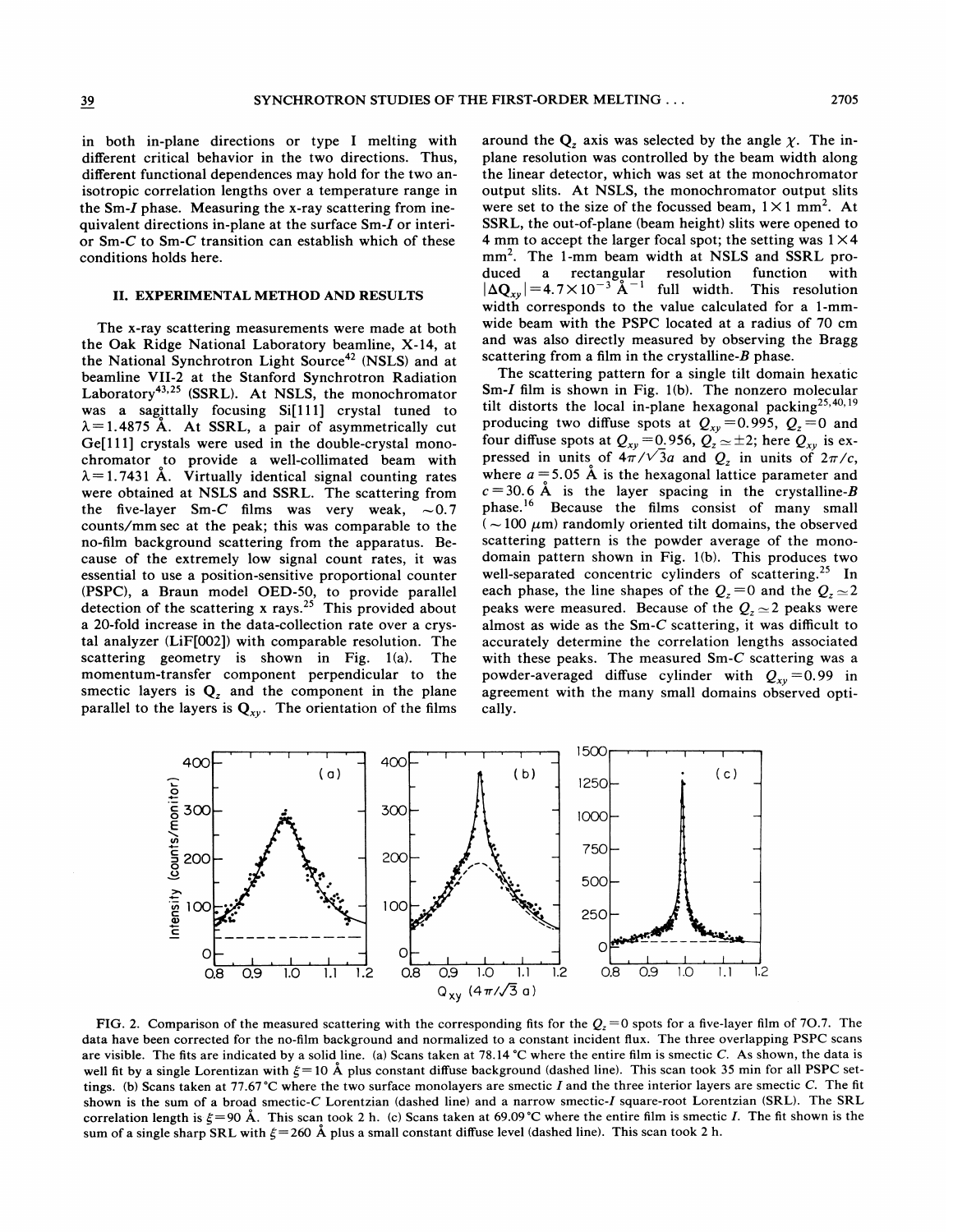The film oven used for these measurements has been described in detail previously.<sup>18,20</sup> Cobalt samariun magnets were installed inside the oven on two opposing sides of the film to provide a  $\sim$  1 kG field to orient the tilt domains. Although this configuration produced wellaligned bulk Sm-C films of other liquid crystals,  $24$  it did not produce well-aligned Sm-C or Sm-I surface monolayers in 70.7. As soon as the films were cooled from the smectic- $A$  phase into the surface phase, many small tilt domains were produced; these domains were observed optically and also produced x-ray  $\chi$  scans (at fixed  $Q_{xy}$ ) and  $Q_z$ ) which were independent of  $\chi$ .

All of the scans reported here are for five-layer films of 70.7 with the no-film background subtracted from the raw data and the measured scattering corrected for incident beam intensity changes. Figure 2 shows typical scans for the  $Q_{xy} = 0.995$ ,  $Q_z = 0$  scattering in the Sm-C, surface Sm-I and interior Sm-C, and Sm-I phases. Because the PSPC is not wide enough to cover the broad Sm-C peaks, each scan shown is a composite of data collected at three PSPC positions with overlapping  $Q_{xy}$ values and essentially identical  $Q<sub>z</sub>$  values. As shown in Fig. 2(a), the measured Sm-C scattering was fit very well by a single Lorentzian peak added to a constant diffuse background. The fitted Lorentzian widths were essentially independent of temperature in the Sm-C phase. The scattering from the surface Sm-I films [see Fig. 2(b)] was fit very well by the sum of a square-root Lorentzian (SRL),

$$
S(\mathbf{Q}_{xy}) = A \xi [1 + (\mathbf{Q}_{xy} - \mathbf{Q}_0)^2 \xi^2]^{-1/2}
$$

which represents the surface Sm-I scattering contribution and a Lorentzian which represents the interior Sm-C contribution. The SRL form arises because the monodomain Sm-I peaks are assumed to be Lorentzians; powder averaging them in the azimuthal direction results in a form which is approximately a SRL.<sup>44</sup> The fitted Lorentzian widths for the interior Sm-C phase were independent of the temperature and were identical in width to the five-layer Sm-C fits. The total scattering from the surface Sm-I/interior Sm-C phase in Fig. 2(b) could not be fit by either a single Lorentzian or by a single SRL. The scattering when the entire film is  $Sm I$  is as shown in Fig. 2(c). As shown this data was fit very well by a single SRL plus a constant diffuse background.

The  $Q_{xy} = 0.956$ ,  $Q_z \approx \pm 2$  data was analyzed in the same way: Lorentzian Sm-C scattering, SRL surface-I scattering, and SRL Sm-I interior scattering. However, because the  $Q_z \approx \pm 2$  surface Sm-I peaks were about as wide as the Sm- $C$  peaks, it was more difficult to determine the surface and interior widths reliably.

The SRL parameters versus temperature obtained from the nonlinear least-square fits to the functions described above are shown in Fig. 3. These fits determined the SRL scattering amplitude  $A_s$ , which is proportional to the integrated intensity of the Sm-I scattering, and the SRL correlation length  $\xi_s$ , which is proportional to the inverse of the width of the Sm-I peak. Complete data sets taken on cooling and heating are shown; other scans (not shown) taken close to the transition at  $\sim$ 77.7 and

FIG. 3. Square-root-Lorentzian (SRL) scattering amplitude  $A_s$  and correlation length  $\xi_s$  determined by the nonlinear leastsquare fits for the  $Q_z = 0$  and  $Q_z \approx 2$  peaks. The open and closed symbols represent  $Q_z = 0$  and  $Q_z \approx 2$  data, respectively. The open circles and diamonds represent data taken upon cooling at NSLS; the open squares and triangles (upright and inverted) represent, respectively, the cooling and heating data taken at SSRL. The  $Q_{\text{z}} \approx 2$  data are plotted as the corresponding filled symbols. The monolayer surface transition at  $\sim$  77.7 °C and the interior transition at  $\sim$  70.3 °C are indicated by the arrows. (a) The SRL scattering amplitudes,  $A<sub>s</sub>$  vs temperature. This amplitude is proportional to the number of smectic-I layers. The dashed line represents the average value of  $A<sub>s</sub>$  in each phase:  $A_s \sim 0$  in the smectic C,  $A_s \sim 2.3$  in the surface Sm-I and interior Sm-C, and  $A \sim 4.6$  in the smectic I. The  $Q_z \sim 2$  SRL amplitudes are also shown; they have been multiplied by  $\frac{2}{3}$  to coincide with the  $Q<sub>z</sub>=0$  data in the surface Sm-I and interior Sm-C phase. (b) The SRL correlation length  $\xi_s$  vs temperature. In the smectic-C phase the SRL amplitude,  $A<sub>s</sub> \sim 0$ , and the SRL correlation length  $\xi_s$  are also zero accordingly. There is a firstorder jump in  $\xi_s$  at the surface Sm I transition followed by a roughly square-root evolution,  $\xi_s \sim |T - T_c|^{1/2}$  (solid line). The  $Q<sub>z</sub> \approx 2$  data has been multiplied by 2.6 to correspond with the jump in the  $Q_z = 0$  data. When scaled in this way, the data for both  $Q<sub>z</sub>$  values exhibit the same temperature evolution within the measured errors. No variation in  $\xi_s$  is visible at the surface Sm-I and interior Sm-C to smectic-I transition. Insets: The smectic-C Lorentzian amplitudes  $A_C$ , (a) and correlation lengths  $\xi_c$ , (b) vs temperature. For the fits to the surface Sm-I and interior Sm-C data,  $\xi_c$  was fixed at the value indicated by

the dashed line.



Temperature (°C)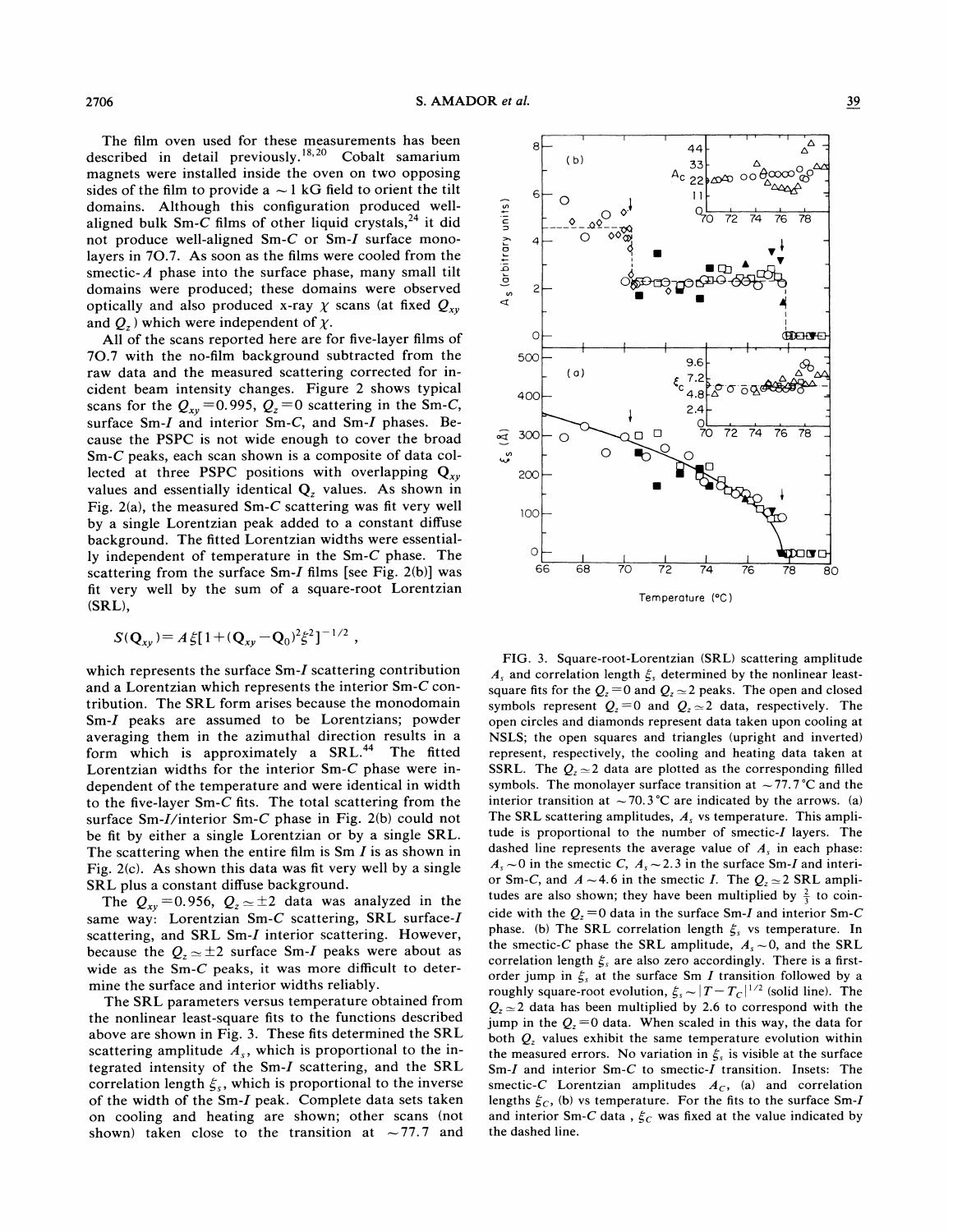$\sim$  70.5 °C indicated that both were hysteretic. Above about 78 °C, the films were Sm C and  $A<sub>s</sub> \sim 0$ . The insets to Fig. 3 show the evolution of the Sm- $\overline{C}$  Lorentzian amplitudes  $A_c$  and correlation lengths  $\xi_c$ . The latter are approximately constant throughout the surface Sm-I and interior Sm-C phase. Just below 78'C, the two monolayers at each film-vapor interface freeze, forming surface Sm-I monolayers on the Sm-C interior producing a discontinuous jump in the SRL amplitudes and the SRL correlation length. Within the surface Sm-I and interior Sm-C phase  $\xi_s$  increases from  $\sim$  100 to  $\sim$  275 Å while  $A_s$ and the Sm-C peak height remain roughly constant as the temperature is reduced from 78 to 70.5'C. At about 70.5 °C the interior layers freeze and the entire film is Sm I. There is <sup>a</sup> corresponding jurnp in the Sm-I amplitude, but the correlation length does not have any observable jump. The ratio of the SRL amplitude in the Sm-I phase to the surface SRL amplitude in the surface Sm-I and interior Sm-C phase is about 4.6:2.3. This is in reasonable agreement (within the experimental errors) with the ratio of the film thicknesses (five layers) to the surface thickness (two layers). The observed discontinuous jumps at the surface and interior freezing transitions show they are both first-order phase transitions. In addition, both transitions were also slightly hysteretic ( $\sim 0.2$  °C).

The evolution in the surface correlation length after the first-order transition to the surface Sm-I phase at  $\sim 78^{\circ}$ C is consistent with a square-root scaling law,  $\xi_s \sim |T - T_c|^{1/2}$ , but the uncertainty in  $\xi_s$  is quite large both because of the low counting rates and also because of the difficulty in separating the interior  $Sm-C$  and the surface Sm-I scattering. Figure 3 also compares the amplitude and surface correlation length evolution for the  $Q_z = 0$  and  $Q_z \approx 2$  peaks with each other and with the square-root form. Since the  $Q_z \approx 2$  peak is wider than the  $Q_z = 0$  peak, the  $Q_z \approx 2$  correlation lengths were scaled by a multiplicative constant  $(\frac{1}{2.6})$  to make the first-order jumps at the surface freezing transition equal. When scaled in this way, the evolution with temperature is the same within the errors. Consequently, there is no evidence for anisotropic type I evolution above the firstorder jump at 70.5  $\degree$ C in this system. This isotropic evolution is also different from the reported evolution in 8OSI (Ref. 8) which is anisotropic.

### III. CONCLUSIONS

In summary, we have shown that the monolayer surface hexatic Sm-I layers in freely suspended films of 70.7 melt via a hysteretic first-order transition into the Sm-C phase. Since the Sm-C phase is predicted to have induced hexatic (presumably Sm-I) order, this transition is a novel first-order hexatic-to-hexatic monolayer surface freezing transition in which the symmetry of the phase is unchanged, but the amplitude of the order parameters jump discontinuously. The microscopic mechanism for this first-order jump without any change in the symmetry is an unresolved problem. The observed first-order jump is consistent with the recent suggestion<sup>45</sup> that there is a nearby tricritical point in all Sm-C to Sm-I to Sm-J transitions. In addition, we see no evidence for any pretransitional evolution on the Sm-C side of the transition where the previous studies in systems with continuous evolution show large growth of the induced order. This suggests that the coupling between the tilt and the bondorientational and positional order is much weaker in 70.7 than in 8OSI or that there is an unusual microscopic mechanism which suddenly produces a large induced hexatic response over a small temperature interval.

We also find that the growth and disappearance of the hexatic Sm-I order in the interior of the film-the Sm-C interior freezing and melting transitions —are hysteretic first-order transitions. In surface freezing and wetting language this puts the transition in the incomplete wetting category: the first hexatic monolayer wets the Sm- $C$ -vapor interface, but the successive hexatic layers do not. The origin of the very different surface freezing behavior in different FSLC films is also an interesting open problem: Why in some systems (70.7, 14SS) does only the first monolayer wet while in others (90.4) hundreds of layers wet? Finally, it is an open question why there is no surface-induced order in the materials (e.g., 8OSl) which evolve continuously.

#### ACKNOWLEDGMENTS

We would like to thank the support staff at SSRL and NSLS for their help. This work was supported by the National Science Foundation through Grant Nos. DMR-85-13523 (to P.S.P.) and DMR-86-12286 (to L.B.S.) and a grant to the Harvard Materials Research Laboratory, NSF-DMR-86-14003. The synchrotron measurements were carried out in part at the Oak Ridge National Laboratory Beamline X-14 at the National Synchrotron Light Source at Brookhaven National Laboratory sponsored by the Division of Material Sciences and the Division of Chemical Sciences, U.S. Department of Energy, under Contract No. DE-AC05-840R21400 with Martin Marietta Energy Systems, Inc. The National Synchrotron Light Source is supported by the Department of Energy, Material Sciences and Division of Chemical Sciences under Contract No. DE-AC02-76CH00016. Other synchrotron measurements were made at the Stanford Synchrotron Radiation Laboratory at the Stanford Linear Accelerator Laboratory, which is supported by the Department of Energy Office of Basic Energy Sciences and the National Institutes of Health Biotechnology Research Program, Division of Research Resources.

<sup>&</sup>lt;sup>1</sup>B. I. Halperin and D. R. Nelson, Phys. Rev. Lett. 41, 121 (1978); 41, 519(E) (1978); D. R. Nelson and B. I. Halperin, Phys. Rev. B 19, 2457 (1974); A. P. Young, ibid. 19, 1855 (1979).

 ${}^{2}$ For a very recent review see K. J. Strandburg, Rev. Mod. Phys. 60, 161 (1988).

 ${}^{3}$ For earlier reviews see D. R. Nelson, in *Phase Transitions and* Critical Phenomena, Vol. 7, edited by C. Domb and J. L. Le-